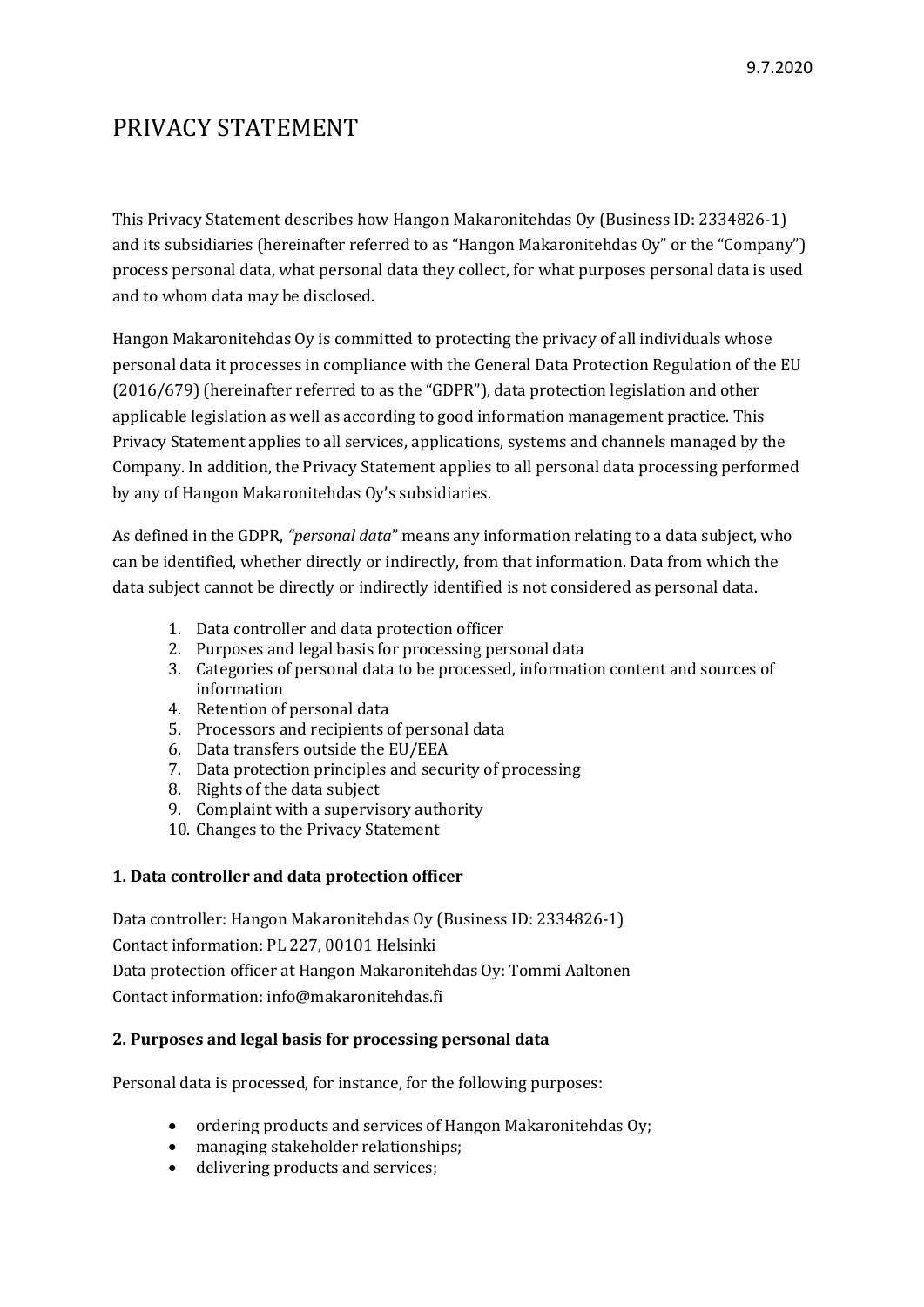- carrying out stakeholder satisfaction, opinion and marketing surveys;
- personalising customer service regarding products and services, targeting customer communications and tracking the use of services;
- marketing communications and targeting it at stakeholder groups;
- data statistics and processing;
- performing rights and obligations arising under the legislation;
- risk management and preventing misuse;
- protecting the assets of Hangon Makaronitehdas Oy and the safety of stakeholder groups.

The legal basis for processing personal data is the contractual relationship between Hangon Makaronitehdas Oy and the data subject. Furthermore, regarding contractual relations, processing is based on legal obligations, too.

## **3.** Categories of personal data to be processed, information content and sources of **information**

Hangon Makaronitehdas Oy only collects and processes personal data concerning data subjects that is relevant and necessary for the purposes described in this Privacy Statement. This applies to both data obtained directly from the data subjects and from other sources of information.

## **Sources** of information

As a general rule, personal data is collected from the data subjects themselves through surveys and other measures conducted in Hangon Makaronitehdas Oy's channels and services.

#### *Data collected from other sources than from data subjects*

Hangon Makaronitehdas Oy processes also personal data obtained from third parties and uses external marketing service providers which process data subjects' contact information for marketing and communications purposes.

Furthermore, personal data may be collected from communities on behalf of which the data subject acts. In addition, data may be, to the extent permitted by legislation, collected and updated from registers maintained by third parties.

#### **4. Retention of personal data**

Hangon Makaronitehdas Oy only retains personal data for as long as necessary to fulfil the purposes specified in this Privacy Statement, unless we are required to keep it longer by the legislation (for instance due to responsibilities and obligations concerning specific legislation, accounting obligations or reporting obligations) or in case the Company needs the data to establish, exercise or defend legal claims.

The data retention time and retention criteria depend on categories of personal data and the purpose of use of a certain category of personal data. Hangon Makaronitehdas Oy may, as required by the legislation, use personal data of data subjects for contacting purposes after the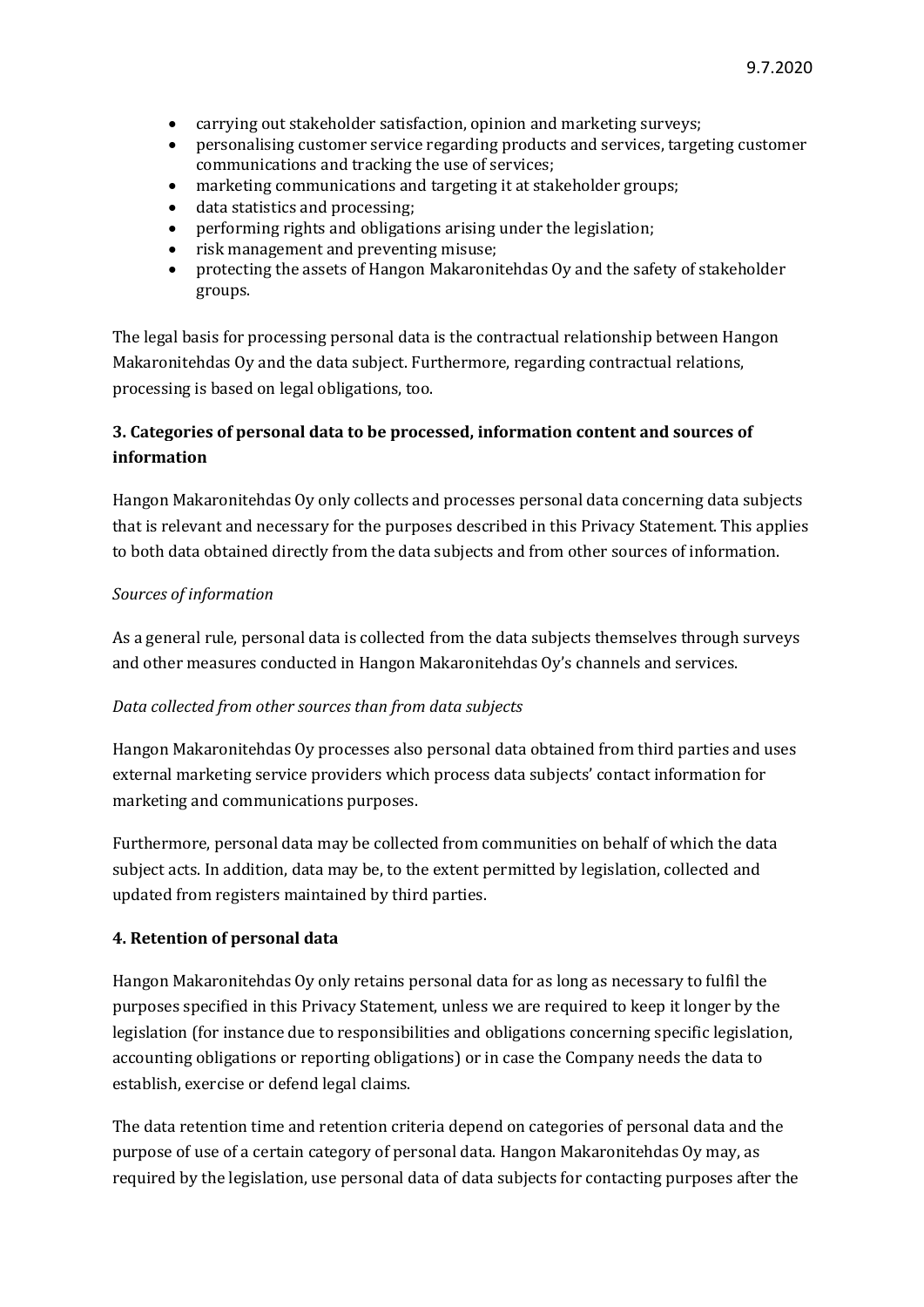customer relation has ended or, if the data subject has given their contact details, for example, in connection to a competition, prize draw, feedback submission or newsletter subscription.

Personal data is processed throughout the duration of a customer or contractual relationship as well as after it, as long as necessary.

Data concerning customer identification will be retained for as long as required by legislation.

When personal data is no longer needed for the above-mentioned purposes, it is deleted within a reasonable time or rendered anonymous in such a way that individuals cannot be identified, directly or indirectly, from the data.

#### **5. Processors and recipients of personal data**

Hangon Makaronitehdas Oy processes personal data in accordance with the data protection legislation.

The Company may use external third-party service providers for data processing purposes. The Company selects service providers with due care and will ensure, with sufficient contractual measures, that the personal data is processed appropriately and lawfully.

The Company may have to disclose personal data concerning data subjects in an emergency or other unexpected situation where it is necessary to protect an interest which is essential for the life or health of other persons or for the protection of assets. Furthermore, in case the Company is involved in legal proceedings or other dispute resolution procedures, the Company may have to disclose personal data concerning data subjects.

In case of a merger, acquisition or similar event in which Hangon Makaronitehdas Oy is involved, it may have to disclose data subjects' personal data to third parties.

As a general rule, disclosure of data to third parties is carried out via electronic communication links. Data may also be disclosed by other means, such as by phone or mail.

#### **6. Data transfers outside the EU/EEA**

As a general rule, no data is transferred outside the EU or the EEA.

If data is transferred outside the EU or the EEA, Hangon Makaronitehdas Oy will ensure the adequate level of protection for personal data, for instance, by agreeing on matters related to the confidentiality of personal data and its processing as required by data protection legislation, for example, by using standard contractual clauses approved by the European Commission.

#### **7. Data protection principles and security of processing**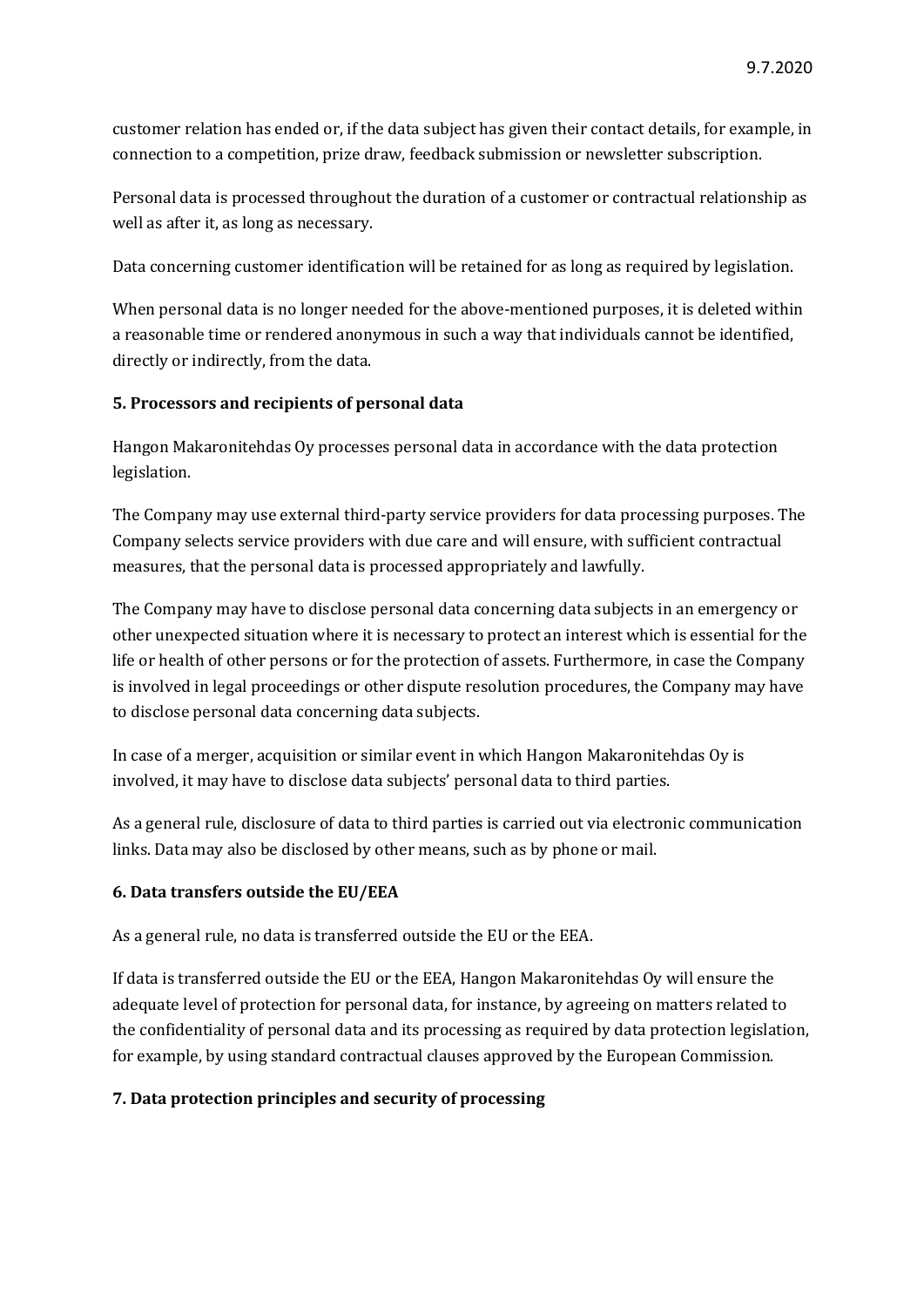Hangon Makaronitehdas Oy processes personal data in a way that ensures the appropriate level of protection of personal data, including protection against unauthorised or unlawful processing and against accidental loss, destruction or damage.

Contracts and other documents to be stored in original form will be stored carefully with limited access granted only to those parties which are entitled to access the data. Documents will be destroyed in a confidential manner.

Based on the Finnish Employment Contracts Act and contractual terms of confidentiality, all parties processing personal data are bound by professional secrecy regarding personal data processing matters.

## **8. Rights of the data subject**

Data subjects have rights under data protection legislation.

## *Right of access and inspect your personal data*

Data subjects are entitled to obtain a confirmation as to whether their personal data is being processed. A reasonable fee may be charged for the administrative costs of complying with the request if the last request was made less than a year ago.

Data subjects have the right to inspect which data concerning themselves has been recorded in the register and, when requested, to obtain information on their data in written or electronic form.

## *Right to rectification and right to erasure*

Data subjects have the right to request the rectification of inaccurate personal data concerning them. In addition, in accordance with data protection legislation, data subjects have the right to request the erasure of personal data concerning them.

Hangon Makaronitehdas Oy shall also, on its own initiative, rectify, erase or supplement any erroneous, unnecessary, incomplete or obsolete personal data it has observed.

#### *Right* to data portability, right to restriction of processing and right to object

In accordance with data protection legislation, data subjects have the right to request the data controller to transmit data concerning them to another controller.

Under the conditions of data protection legislation, data subjects have the right to request restriction of processing of their personal data. Furthermore, in a situation where the possibly inaccurate personal data cannot be rectified or erased, Hangon Makaronitehdas Oy will restrict access to such data.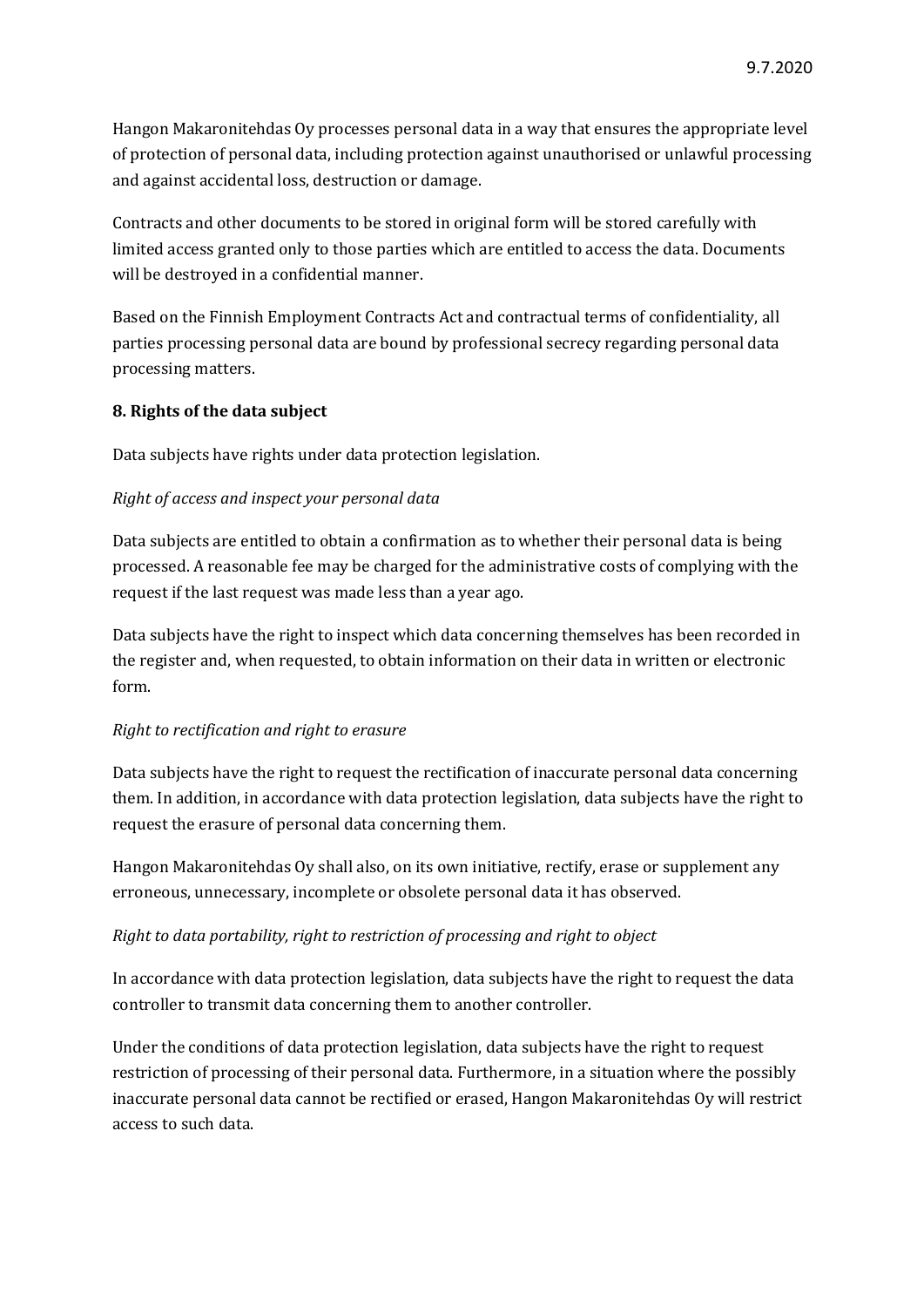Data subjects have the right to object to the processing of their personal data for certain purposes. Data subjects have the right to object to the disclosure and processing of their data for direct marketing purposes.

## *Executing your rights*

Requests to exercise any of these above-mentioned rights must be made in writing and be signed by the person making the request. Requests need to be sent in written mode by mail to Hangon Makaronitehdas Oy: PL 227, 00101 Helsinki. The request must include the following information:

- first and last name
- date of birth or Business ID
- email address
- phone number
- home address
- postal code and place of residence or business
- date and place
- signature
- name in block letters
- information whether the request concerns inspecting, rectifying, deleting or transferring data and/or objecting to processing or restricting processing
- information on which register the request is targeted at (for instance newsletter or customer feedback system).

Each request will be responded to without undue delay and, whenever possible, no later than one month after receiving the request and identifying the person. The response will be submitted to the person's confirmed address.

If the request cannot be fulfilled, the requestor will be notified. Hangon Makaronitehdas Oy may reject a request (such as data erasure) based on its statutory obligation or right, such as obligation, dispute or claim regarding its services.

#### **9. Complaint with a supervisory authority**

If the data subject considers that the processing of personal data concerning them infringes the applicable legislation, the data subject has the right to lodge a complaint with the supervisory authority. 

#### **10. Changes to the Privacy Statement**

Hangon Makaronitehdas Oy continuously develops its services and may, due to this, update this Privacy Statement from time to time, if needed. Changes may also be made in response to changing data protection legislation. We encourage you to review this Privacy Statement periodically.